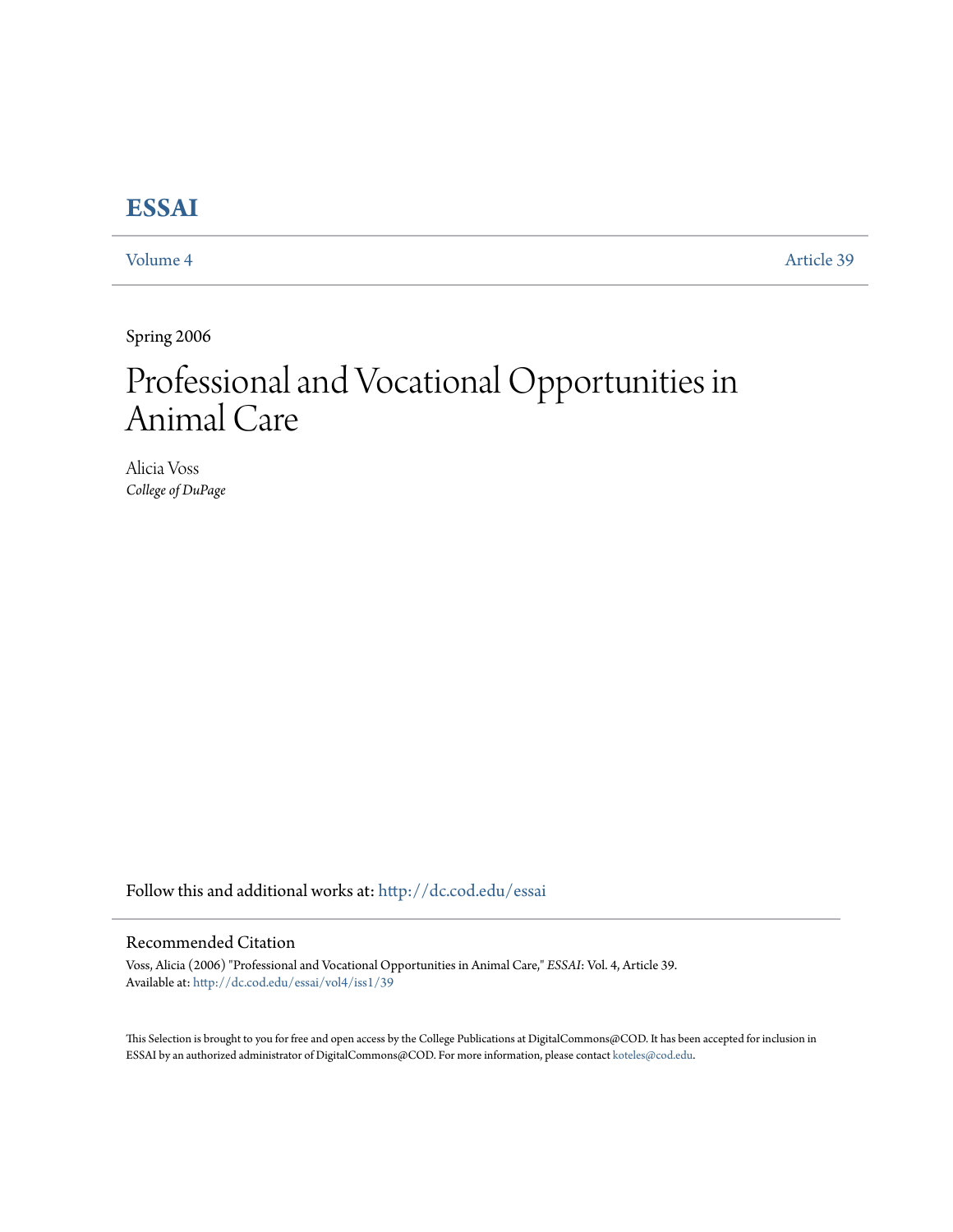Professional and Vocational Opportunities in Animal Care

#### by Alicia Voss

#### (English 1102)

The Assignment: Choose a profession that you want to pursue or find interesting, and research it.

ll of my life, I have been intrigued by the world of animals. Whether I was caring for my own pets, horseback riding, or reading wildlife books with rapt attention, I was forever **L** consumed by the desire to learn more. If you share my sentiments, perhaps you, as well, Il of my life, I have been intrigued by the world of animals. Whether I was caring for my<br>
own pets, horseback riding, or reading wildlife books with rapt attention, I was forever<br>
have begun to seriously consider a career one particular occupation. However, through in-depth research, I have begun to narrow the spectrum to three main areas of animal care which fascinate me most: those in the medical field, those in the wildlife protection field, and those in the domestic care field.

The most obvious choice of animal care careers in the medical field is that of a veterinarian. There are a wide variety of veterinarians, from those more "traditional" types who work in small animal clinics to those who work on farms, in laboratories, and in zoos and wildlife parks. Becoming a veterinarian is a long tedious process, beginning with in-depth college courses in biology and zoology, among other sciences. From there, one must be accepted into a school with a solid fouryear veterinary program, a task which is more easily said than done, as fewer than twenty percent of all applicants are accepted (Ramer). Broad, general training in medicine and surgery is very important once an individual is admitted to veterinary school. Hands-on experience is also highly recommended; one would be wise to volunteer at a veterinary clinic, a zoo, or another related establishment while he/she is working his/her way through the rigorous program. Lastly, a veterinarian must be constantly on call and willing to attend to needy animals at any time. This is not a high-paying profession; according to *Salary Wizard*, world technology leader in compensation management, some veterinarians start out with a salary of \$30,000 a year or lower. However, if one is dedicated to the job and above all, to the care and nurture of the animal kingdom, money is the least of concerns. Additionally, it should be noted that through raises and promotions, some veterinarians do enjoy an extent of wealth (as much as \$100,000 annually in rare situations!) ("Veterinarians").

If, however, you decide that becoming a veterinarian is too long and grueling a process for you, you might consider the duties of a veterinary technician. These are closely associated with those of a full-scale veterinarian, yet without the same heavy demands in both study and work. According to Charlotte Lobb in her book *Exploring Animal Care Careers*, a two-year animal health technician course is required to hold this position, and hands-on experience with animals is emphasized (9). Veterinary technicians assist veterinarians in surgery prep, vaccinations, and diagnoses of illnesses. They perform blood tests, insert catheters, give sedations, take X-rays and EKGs, and monitor symptoms in animals. They may also keep detailed records of treatments administered and engage in basic animal dentistry, such as using ultrasonic equipment to clean a dog's teeth and monitoring dental health for more serious problems, which should then be relayed to a veterinarian or professional dentist (Lobb 11-12). Autopsies and blood transfusions are routine tasks, as well as more mundane chores such as tending to the infirmary animals and cleaning their cages. As a veterinary technician, one is constantly learning on the job. Some become expert at interpreting animal X-rays, which in turn paves the way for their becoming licensed X-ray technicians. Veterinary technicians do not earn an impressive salary; their typical wages are

1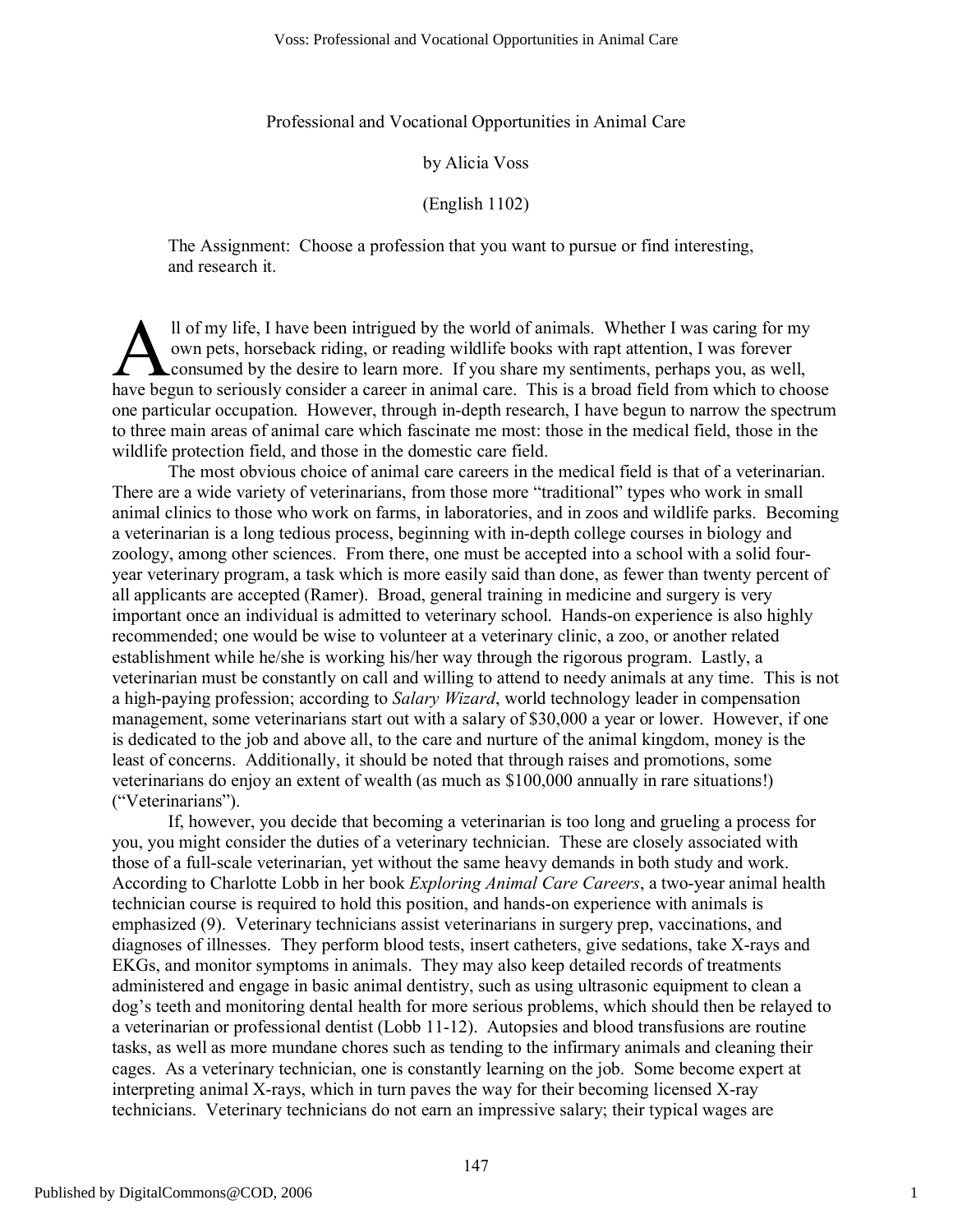considerably lower than those of even the lowest-paid veterinarian, often less than \$30,000 per year ("Veterinary Technician"). On the other hand, the job provides a wonderful experience in the care of animals, and is ideal for anyone who wants the basic experience of performing a veterinarian's duties without all the work and long hours. As a veterinary technician, one can easily work part-time to supplement an income nicely in an environment that he/she enjoys. It is not necessary to become a full-fledged veterinarian in order to partake in the feeling of fulfillment that stems from the ability to save lives and make a difference for animals in need.

Throughout the past two decades, there has been an enormous surge in the professions of both veterinarian and veterinary technician, resulting in a shortage of jobs for those interested in pursuing a career of this field. Competition is fierce, and training, if one is accepted to a respectable program, is rigorous. Only those most dedicated to their cause and their love of animals will make it to the top, particularly when it comes to attaining a full-fledged DVM (Doctor of Veterinary Medicine). No matter how the environment in which these professionals work--be it a zoo, a pharmacy, a traditional small animal clinic, or any other establishment--they are up against the same overwhelming odds, which prove a concern to those who aspire to these positions. Nevertheless, as Jan C. Ramer, a noteworthy primate veterinarian at the Indianapolis Zoo, tells us in her online article "Veterinary Medicine," occupations in this arena are "…very fulfilling and worth the effort. You may not get your dream job immediately, but if you are tenacious and work hard you can get there" (3).

Because of the lack of opportunities available in the veterinary professions, however, it is wise to consider the wildlife protection angle additionally to animal care professions, such as animal behaviorists and caregivers at shelters, zoos, and wildlife centers. Not only do these workers feed and water the animals, monitor their health and behavior, and supply them with enrichment activities -- such as new toys or food -- but they also form a special bond with the animals, resulting in a very unique and rewarding type of friendship.

Among the various tasks that an animal caregiver might perform are those of a zookeeper. Some zookeepers are managers of entire habitats (i.e., primates, reptiles, marine animals, animals native to Africa or Asia, etc.), in which capacities they direct and supervise other zookeepers in order to carry out a specific program dedicated to proper animal care. The supervised zookeepers will likely tend exclusively to one or two enclosures, ensuring that every animal is attended to. Animals, like humans, require much love and attention. Each creature's personality is evident and distinctive to those who work with it; thus it is extremely crucial that not one animal is neglected. Every zookeeper is keenly aware of the fact that life in a zoo is not always easy for animals, regardless of the size of their enclosures. Some zookeepers even go on to become curators, dedicating themselves almost exclusively to the construction, modification, and maintenance of enriching, realistic animal enclosures, as pointed out by Carole Moore in her 2006 *Career World* article "From Fur to Tail Feathers" (4). According to Anne Austin in another 2001 *Career World* publication entitled "Hot Jobs for Animal Lovers," realistic habitats, care regimens, and enrichment programs result in a strong sense of security for animals, which naturally feel more at home when their surroundings at the zoo mimic those to which they are native (2-3). A two-year degree in animal science from a prestigious school, as well as specialized training and experience, are required to become a zookeeper. Depending on their positions, zookeepers generally earn an annual income between \$20,000 and \$40,000 ("Zookeeper").

The career of a zookeeper is colorful and varied. One is never certain of just what might happen next in this exciting and often very enjoyable profession. However, Senior Zookeeper Ann Kissel, head of Brookfield Zoo's African Habitat, is quick to assert in her interview with Brookfield Zoo's web site, that the life of a zookeeper is certainly not all fun and games. No matter what the weather, there are enclosures to be cleaned and animals to be cared for. There are times when animals become ill and must be treated by a veterinarian and/or isolated from the rest of their type.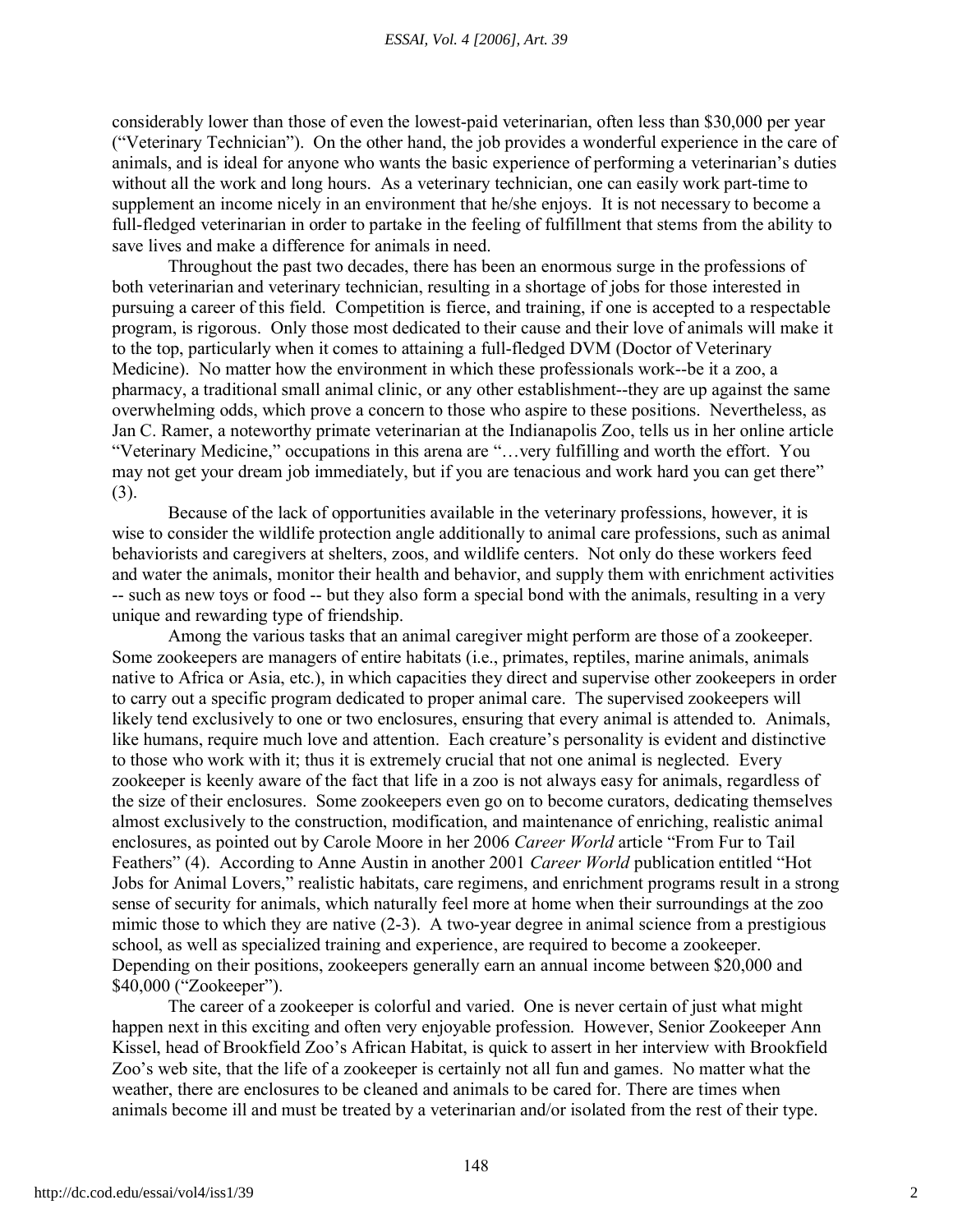Zookeepers occasionally must learn how to participate in the treatment of these sick animals by administering special diets and medications, as well as monitoring the course of an illness and recognizing when a veterinarian should be summoned ("Day in the Life"). Occasionally, Kissel and others in her line of work have been pulled out of their regular duties in order to supervise animal births. Captive births of endangered species are of a tentative and controversial nature, but when the process goes smoothly and both mother and child are healthy, they can be inspiring experiences. As Kissel tells us, "Seeing any animal being born is rewarding but especially an endangered animal" ("Day in the Life").

Of course, there are other animal care positions available at zoos for those who are not interested in pursuing the responsibilities of a zookeeper. One that I personally find highly interesting is the career of a dolphin trainer. I am very grateful to have been able to interview Debi Hulka, who spent a summer break from classes as an intern dolphin trainer at Brookfield Zoo's Seven Seas department. Hulka majored in psychology at the University of Iowa, a degree, which, she says, was of great help to her as she worked and interacted with marine wildlife. Prompted by a lifelong love for animals and dolphin shows, and intrigued by marine biology, Hulka applied and was accepted to the zoo's summer internship program, for which she received college credits and much hands-on experience with the animals she loved. Through the course of her summer, she learned that the life of a dolphin trainer was much more than met the eye.

Forty-hour weeks and mundane chores, such as scrubbing enclosures and working in the fish kitchen, are as much a part of a dolphin trainer's life as the animal conditioning itself. Hulka spent much time observing the senior dolphin trainers and charting the dolphins' behaviors. She worked with a mentor and attended morning training sessions, where she was supervised as she assisted the trainers. When a baby dolphin was born at the zoo, Hulka participated in its around-the-clock observation, necessary because survival rates for dolphins born in captivity are somewhat low.

Hulka says that there is nothing that quite compares to being able to work personally with these beautiful animals, forging special relationships with each one and interacting on a very rewarding level. She additionally enjoyed relating to the public by conversing with zoo visitors, answering questions, and maintaining crowd control. But, on the other hand, she says, working long hours, weekends, and inconvenient schedules can be difficult and trying. One must be fully devoted to his/her field in order to reap the benefits of the long run. It requires much patience, commitment, and experience with animals, Hulka concludes, but if it is worth the effort to you, you wouldn't want it any other way.

Finally, in exploring the possibilities of animal care professions, it is advised that you look into careers that concern themselves with the care and control of domestic animals. In what is perhaps a less dramatic, however equally important capacity, animal shelter employees and pet store owners face many of the same issues as zoo employees do.

Some animal shelter employees are in charge of animal control responsibilities, in which they are on duty to rescue flocks, herds, or even single animals from natural disasters like brush fires and floods. In other cases, pets or livestock are rescued from abusive or neglectful owners. Many of the rescued animals are treated or examined by veterinarians and then, if they do not have a home to go back to, cared for and fed by the animal shelter. Here, workers attend to and exercise the animals, as well as monitor them for signs of illness and provide them with loving homes through animal adoptions. Animal shelter employees (control officers and kennel attendants) are generally selected by an application and interview process, followed by a month or so of training (Lobb 104). This is an ideal manner in which to gain experience in animal care while working one's way through school or higher training. It is additionally a means of supplementary income and an enjoyable part-time job for those who love animals. A full-time animal shelter employee earns between \$16,000 and \$25,000 annually ("Animal Shelter").

Pet store owners deal with a largely different set of circumstances in the workplace. They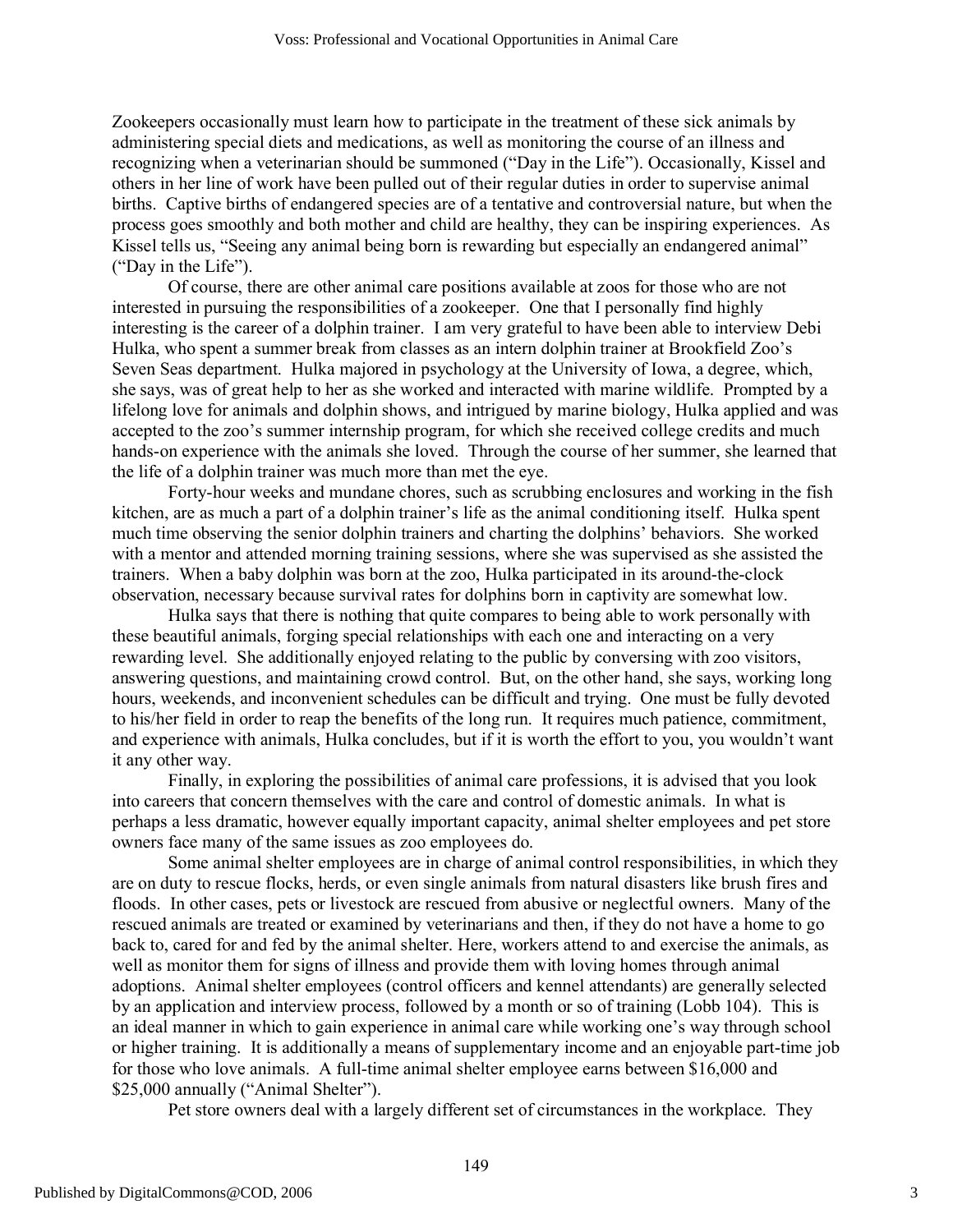#### *ESSAI, Vol. 4 [2006], Art. 39*

must hire and oversee their employees, negotiate with breeders and pet supply companies, and see to it that all of their animals are properly cared for. Food and water must be freshened daily, cages cleaned regularly, and customers duly assisted. Some pet stores are also grooming establishments, to which dogs are brought for haircuts and shampoos. Running an effective pet store is hard work.

Aside from performing daily chores, a pet store owner must constantly be looking for symptoms of illness in his/her animals and attending to animals in need. He/she must be well researched on his/her breeds and varieties of pets so that he/she can answer questions and instruct prospective pet owners in the care and nurture of their new companions. Pet store owners should attend seminars which keep them up-to-date on scientific advances in animal care, such as new diets and improved paraphernalia like stronger leashes, more effective odor eliminators, and betterdesigned cages and kennels (Lobb 96). A college degree in business and/or animal science is recommended for those who aspire to this occupation. Of course, hands-on experience in the care and keeping of animals is also highly beneficial. Yearly wages vary depending on the success of the business.

While conducting my research, I was pleased to encounter the *Journal of Applied Animal Welfare Science (JAAWS)*, whose stated mission is to "[produce] educational programs and materials on the relationship between human and non-human animals" (*JAAWS*). The chief subscribers to this publication, which is sponsored jointly by the Society and Animals Forum and The American Society for the Prevention of Cruelty to Animals, are veterinary and shelter workers, humane society personnel, public service workers, research scientists, and various other professionals concerned with animal welfare. This quarterly journal, published by Lawrence Erlbaum Associates, is divided into four main divisions: Laboratory Animals, Companion Animals, Farm Animals, and Wildlife/Zoo Animals. Each division is run by its own individual editor(s), graduates of prestigious international universities. *JAAWS* provides readers with updates in animal science and animal care, breakthroughs in animal research and medicine, news of developments in animal care professions, and new technological research procedures, among other issues of particular importance.

Its articles, bearing such names as "Cage Size Preference in Rats" and "Implementation of a Feral Cat Management Program on a University Campus" are well- researched, focused, and thorough, maintaining a professional and scientific writing style which is underscored by the use of tables and charts for clarity. According to the *JAAWS* official website, the publication boasts "…articles and reports discussing methods of experimentation, husbandry, and care that enhance the welfare of animals in laboratories, farms, homes, and the wild" (*JAAWS*). Students at universities and graduate schools are able to submit their work for publication in *JAAWS*, which "…encourages submission of brief report research reports and comments on any aspect of applied animal welfare science."

In every respect, *JAAWS* is a journal that emphasizes respect for animals and concern for their well being, an ideal which is reflected in the following excerpt from the Volume 7, 2004 *JAAWS* article "Ethics and Animal Welfare in South East Asian Zoos: A Case Study of Thailand," by Govindasamy Agoramoorthy and Bernard Harrison:

> Data on animal welfare were collected using questionnaires and data forms. A total of four representatives, two from the executive board, one from the committee, and one from each local zoo participated in a collection of data. The reason for including local representatives was to learn how they would evaluate their own zoos. The evaluators checked each exhibit carefully to record problems of animal welfare and also reviewed records on zoo management, nutrition, veterinary care, hygiene, animal acquisition, transportation, management, disposal of surplus animals, breeding programs, education, research, safety, public health, and funding. (190)